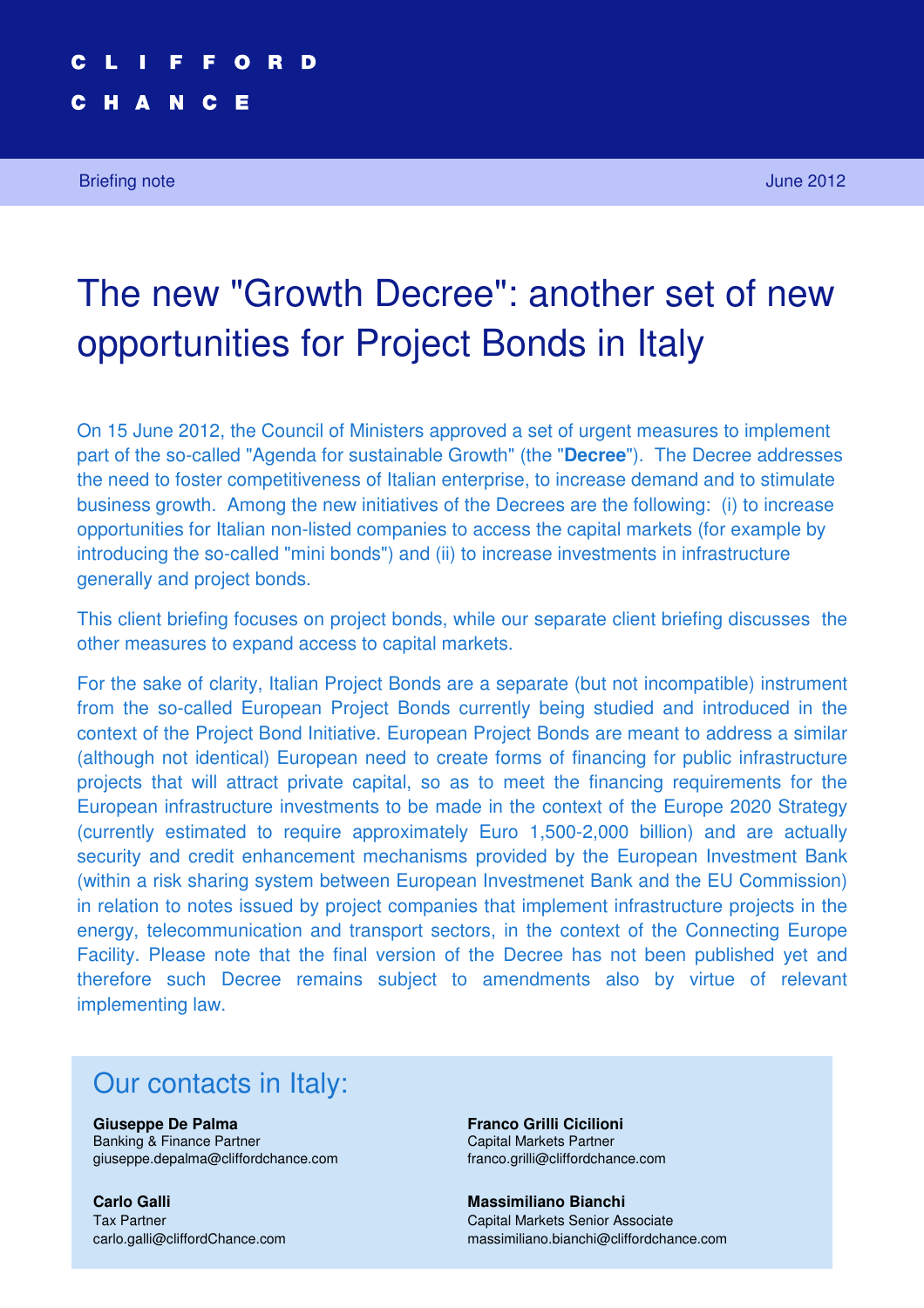Similarly to the objective of the measures already included in Decree Law No. 201 of 6 December 2011 (the "**Salva Italia Decree**") and Decree Law No. 1 of 24 January 2012 (the "**Liberalizzazioni Decree**", and along with the "Salva Italia Decree", the "**Monti Decrees**"), the main objective of the measures of the Decree is that of accelerating construction of infrastructure, already behind schedule in Italy, to attract private capital to finance infrastructure projects and to simplify the investment process. The Decree, on the one hand, varies the fiscal regime applicable to notes and other debt securities issued by project companies (the "**Project Bonds**") pursuant to Art. 157 of Legislative Decree No. 163 of 12 April 2006 (the so-called "**Building Code**") and their underlying guarantees, and on the other hand allows the issue of Project Bonds also to refinance pre-existing debt already incurred by project companies that are in the process of implementing infrastructure projects.

### Project Bonds generally

Through the Monti Decrees, the Monti government had already significantly amended the Building Code, reforming Art. 157 to promote private investments in the field of infrastructure. More precisely, the Monti Decrees introduced the following:

### (i) expansion of the category of issuers

In its prior wording, Art. 157 of the Building Code allowed the issue of Project Bonds exclusively by the companies set out in Art. 156 of the Building Code (which is to say joint stock or limited responsibility companies that had been awarded a concession to create or to manage an infrastructure project or public service) and companies that had entered into publicprivate partnership contracts under Art. 3, para. 15-ter of the Building Code.

The Monti Decrees now allow also the following companies to issue Project Bonds: (i) those authorised to construct infrastructures for the transport of gas, (ii) those authorised to store and deposit of gas and (iii) those authorised to construct infrastructure projects in the context of the plan to develop the national electric grid.

### (ii) removal of the limits under the Civil Code to the issue of Project Bonds

The Monti Decrees further (i) removed the obligation that Project Bonds be secured by mortgages, as was required under the previous legislation and (ii) allowed, in the context of an issue of Project Bonds, the non-application of the limits set out in Article 2412 of the Civil Code applicable to bonds generally. Similarly, the Monti Decrees allow the non-application of several other provisions of the Civil Code affecting the issue of notes by joint stock companies (e.g., on the meeting of the noteholders, on the common representative of the noteholders etc.).

#### (iii) investment in Project Bonds by insurance firms

The Monti Decrees provided that firms authorised to offer private insurance services can own, as part of their technical reserves, assets such as Project Bonds issued by companies authorised to construct and to manage road, railroad, port, airport, medical, and telecommunication infrastructures as well as infrastructures for the production and transport of energy and energy sources, within certain limits and subject to the terms and conditions to be set out in ISVAP regulations. For this purpose, on 17 May 2012 ISVAP started a public consultation procedure, which ended on 16 June 2012.

### (iv) guarantees for Project Bonds

By express provision, until such time when the infrastructure begins to be managed by the concession holder, Project Bonds can be guaranteed by the financial system, by foundations and by private funds, on terms and conditions to be defined by a decree of the Minister of the Economy and Finance in agreement with the Minister of Infrastructure and Transportation, which decree has not yet been issued as of the date hereof (the "**Guarantees**").

Notwithstanding the breadth of the amendments under the Monti Decrees, the government had not yet addressed a crucial issue for the success of Project Bonds: i.e., the applicable tax regime. With the Decree, the government has expressly governed this tax aspect, providing a new and novel regime.